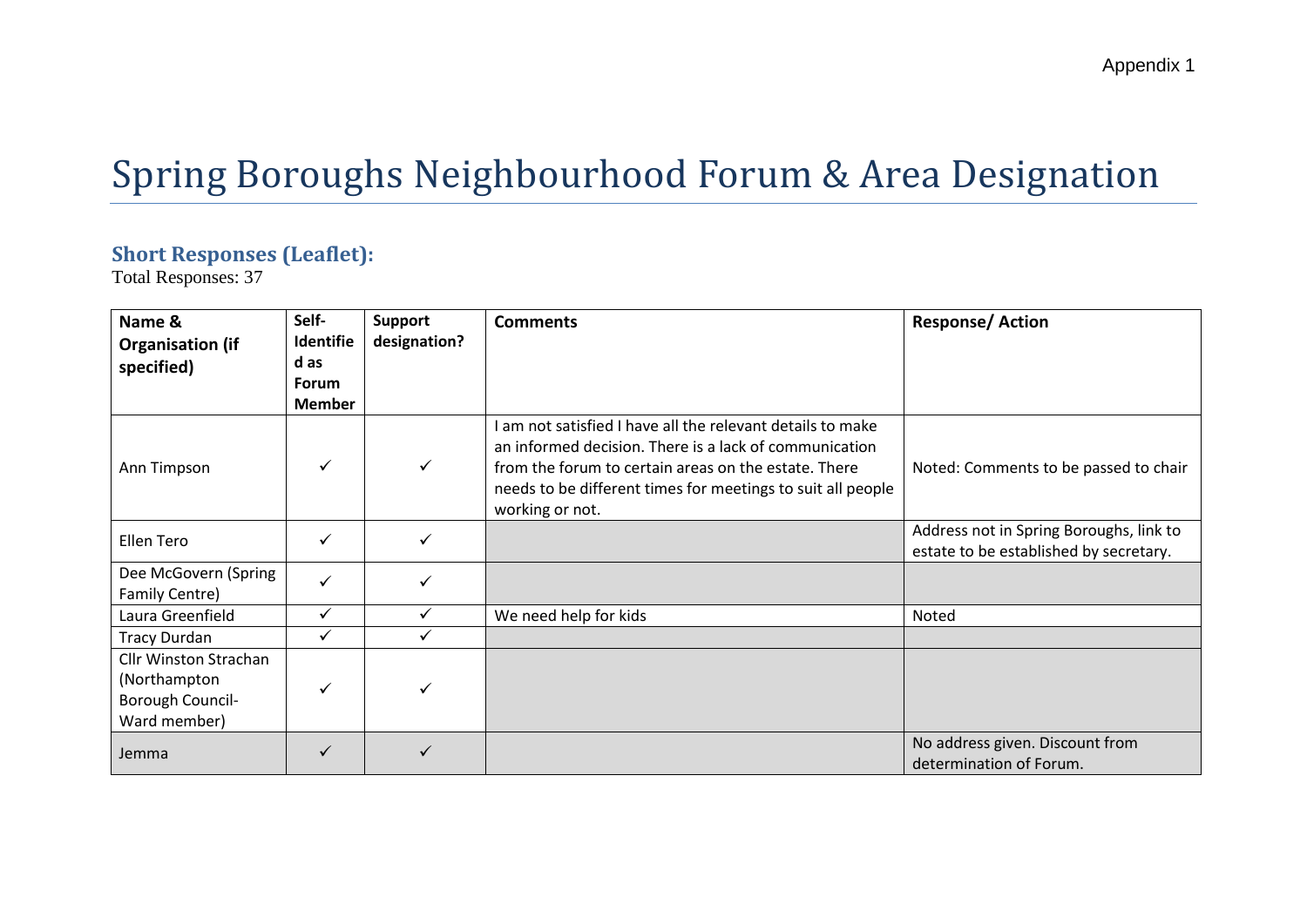| Mrs R Ashraf                                               | ✓            | ✓            |                                                                                                                |                                                                                   |
|------------------------------------------------------------|--------------|--------------|----------------------------------------------------------------------------------------------------------------|-----------------------------------------------------------------------------------|
| <b>Bianca Todd</b><br>(Community<br>Courtyard)             |              | ✓            | I have not been kept up to date with the process and<br>would like to be                                       | Noted: comment passed to chair                                                    |
| Miss Laura Willetts                                        |              | $\checkmark$ |                                                                                                                |                                                                                   |
| Mrs Lynne Crick<br>(Castle Hill URC)                       | $\checkmark$ | $\checkmark$ |                                                                                                                |                                                                                   |
| <b>Mrs Louise Cattrall</b>                                 | ✓            | ✓            | As a service that comes to work in the Neighbourhood, it<br>is vital the community have its voice.             | Secretary to ascertain link to<br>Neighbourhood Area/ provide further<br>details. |
| Mrs Thahrima Haque                                         | $\checkmark$ | $\checkmark$ |                                                                                                                |                                                                                   |
| Mr Anamul Haque                                            |              | ✓            |                                                                                                                |                                                                                   |
| Ms Shirley Jones                                           | ✓            | ✓            | I do not think businesses ought to be included.                                                                | Businesses form part of the legislation<br>and the forum must be open to them.    |
| Mrs Fartun Ismail                                          | ✓            | $\checkmark$ |                                                                                                                |                                                                                   |
| Mrs Sadia Malin                                            | ✓            | $\checkmark$ |                                                                                                                |                                                                                   |
| Mrs Sadia Yassin                                           |              | $\checkmark$ |                                                                                                                |                                                                                   |
| Mr Cecil McKenzie                                          |              | $\checkmark$ |                                                                                                                |                                                                                   |
| Mrs Cath Keohane<br>(Spring Boroughs<br>Childrens' Centre) |              | $\checkmark$ |                                                                                                                |                                                                                   |
| Mr Martin Powell                                           | $\checkmark$ | $\checkmark$ | The Forum can and will help in many different ways, so it<br>will help the area and the people who live in it! |                                                                                   |
| Mrs Rufia Ashraf<br>(Somali Women's<br>Group)              | ✓            | $\checkmark$ | I run the Somali Women's Group                                                                                 |                                                                                   |
| Mrs Nalima Awale                                           |              | $\checkmark$ |                                                                                                                |                                                                                   |
| Ajah                                                       | ✓            | ✓            |                                                                                                                | Full name required; address within<br>Spring Boroughs.                            |
| Mr Ibrahim Ali                                             |              | $\checkmark$ |                                                                                                                |                                                                                   |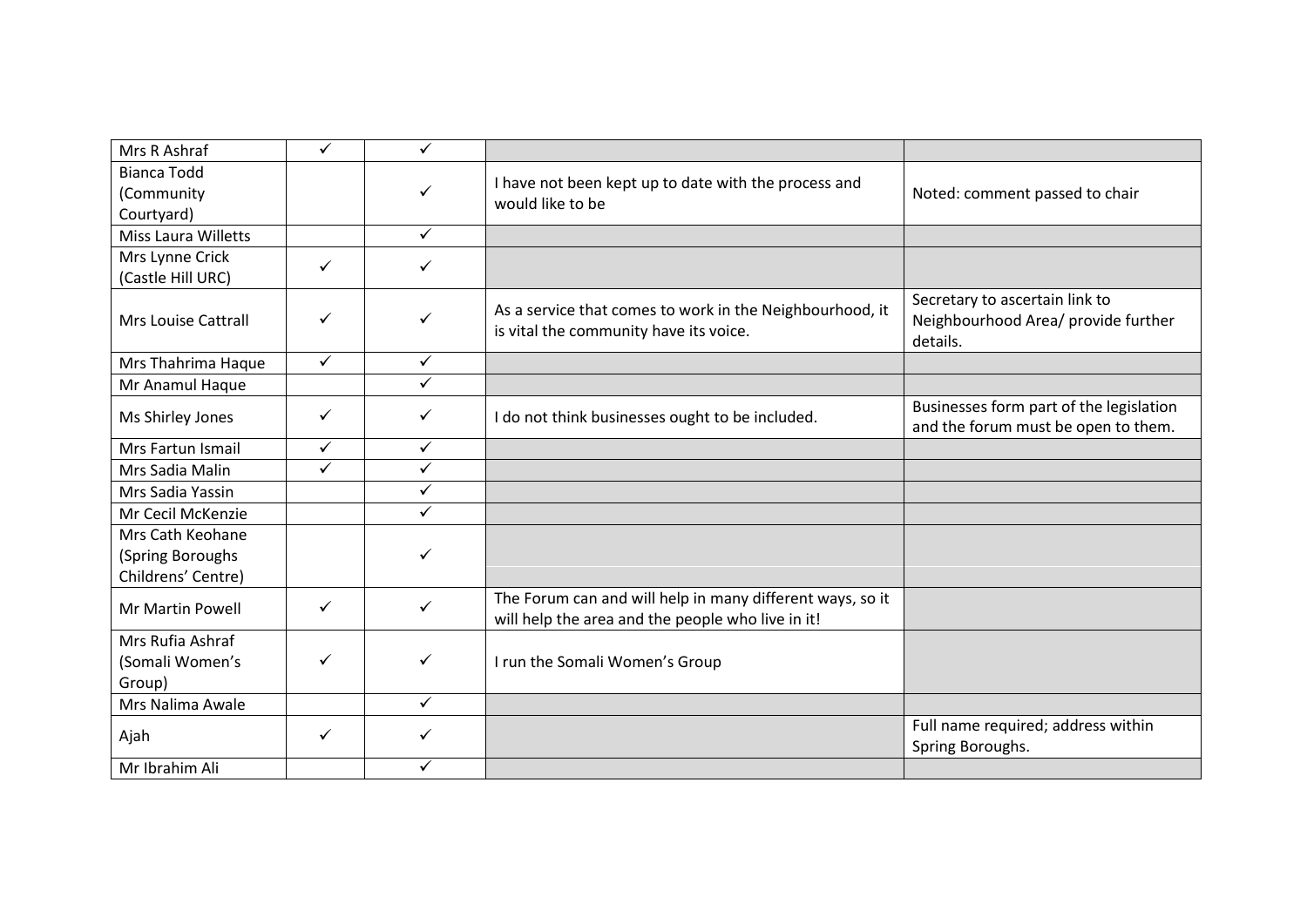| Mrs Sheila Cox (Spring<br>Charity)                                   | $\checkmark$ |              |                                                                              |  |
|----------------------------------------------------------------------|--------------|--------------|------------------------------------------------------------------------------|--|
| Mrs Anne Green<br>(Well-Being<br>Navigators)                         |              |              | I am part of the well-being Navigators Team putting on<br>today's event      |  |
| Ms Danielle Stone<br>(Northampton<br>Borough Council Ward<br>Member) | $\checkmark$ |              |                                                                              |  |
| Miss Annie Clarke                                                    | $\checkmark$ | ✓            |                                                                              |  |
| <b>Caroline Humphries</b>                                            |              |              |                                                                              |  |
| Miss Nina Cali (Somali                                               |              |              |                                                                              |  |
| <b>Womens Support</b><br>Group)                                      |              |              |                                                                              |  |
| Miss Amina Shador                                                    |              |              |                                                                              |  |
| Mr John Menown                                                       | $\checkmark$ |              |                                                                              |  |
| Ms Shakri Dhaibaas                                                   |              | ✓            |                                                                              |  |
| Mr Richard Jones                                                     |              | $\checkmark$ |                                                                              |  |
| Mr Dun Taylor                                                        |              |              | Regular worshipper at Castle Hill URC. General interest in<br>neighbourhood. |  |
| Mr Andrew Tomkins                                                    |              |              |                                                                              |  |

Total number of responses identifying as Forum Members: 20 (19)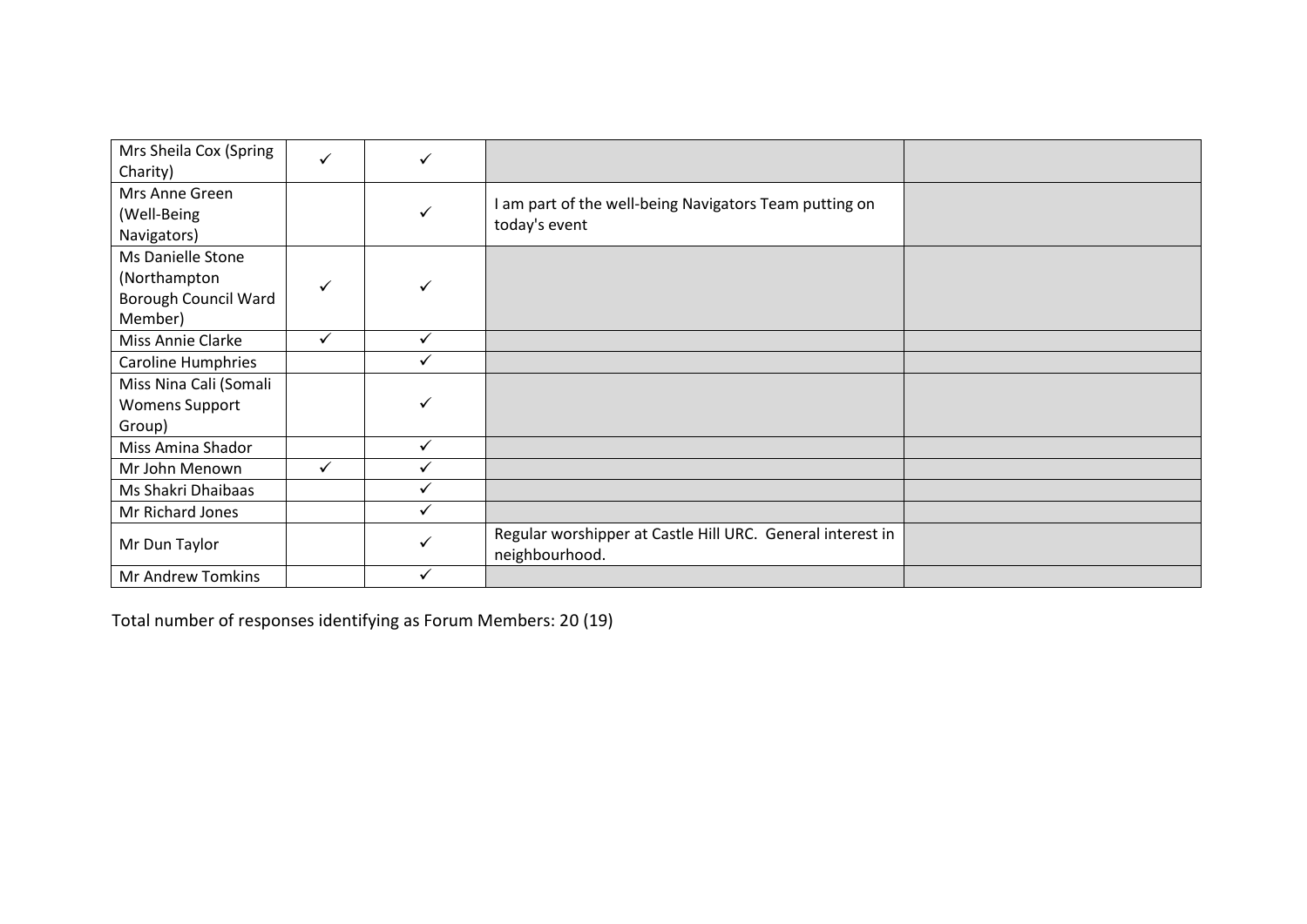### **Long Responses:**

| ID | <b>Name &amp; organisation</b>                      | <b>Summary of Comments &amp; Response</b>                                                                                                                                                                                                                                                                                                                                                                                                                                                                                                                                                                                                                       | <b>Response &amp; Action</b>                                                                                                                                                                                                                                                                                                                                                                                                                                                                                                                                                                                                                                                                                                                                                                                                                                                                                                                                          |
|----|-----------------------------------------------------|-----------------------------------------------------------------------------------------------------------------------------------------------------------------------------------------------------------------------------------------------------------------------------------------------------------------------------------------------------------------------------------------------------------------------------------------------------------------------------------------------------------------------------------------------------------------------------------------------------------------------------------------------------------------|-----------------------------------------------------------------------------------------------------------------------------------------------------------------------------------------------------------------------------------------------------------------------------------------------------------------------------------------------------------------------------------------------------------------------------------------------------------------------------------------------------------------------------------------------------------------------------------------------------------------------------------------------------------------------------------------------------------------------------------------------------------------------------------------------------------------------------------------------------------------------------------------------------------------------------------------------------------------------|
| 1. | Natural England                                     | No changes from previous consultation.                                                                                                                                                                                                                                                                                                                                                                                                                                                                                                                                                                                                                          | Standing advice noted; this will be passed to the relevant<br>body when preparing the plan.                                                                                                                                                                                                                                                                                                                                                                                                                                                                                                                                                                                                                                                                                                                                                                                                                                                                           |
| 2. | <b>West Northamptonshire</b><br>Joint Planning Unit | No Comments                                                                                                                                                                                                                                                                                                                                                                                                                                                                                                                                                                                                                                                     | Noted.                                                                                                                                                                                                                                                                                                                                                                                                                                                                                                                                                                                                                                                                                                                                                                                                                                                                                                                                                                |
| 3. | Dr Marie Dickie<br>(Resident)                       | Dr Dickie indicates she is not a member of the forum at<br>present and asserts that some community groups have not<br>been engaged in the process to date.<br>A number of issues are raised in respect of the constitution<br>including:<br>Representation of local community groups<br>The treatment of business organisations and<br>employees<br>Membership types<br>Quorum of the meetings<br>Notice period for meetings<br>Consistency in terminology<br>Use of Drop in meetings<br>It is alleged that there are inaccuracies in the minutes<br>where agreement was taken to submit the application and<br>there was not sufficient notice of the meeting. | The Act requires that reasonable steps are taken (61G(7) to<br>secure membership from each sub section and the evidence<br>provided suggests that this criteria has been met.<br>Dr Dickie is listed as a member. However, the forum still<br>meets the minimum quota of 21 members if she is removed/<br>not a member.<br>Full comments on the constitution will be passed to the<br>Chair. There is no formal requirement for the Local Authority<br>to 'approve' the constitution, just ensure that it is written<br>and will meet the requirements of 61G(5). The Forum should<br>use its first meeting to resolve outstanding issues. A copy of<br>the constitution will be made available on Northampton<br>Borough Council's website; which will reflect any changes<br>made and agreed by the forum.<br>It should be noted that 'drop-in' meetings were a format<br>requested by members of the community uncomfortable<br>with a formal meeting arrangement. |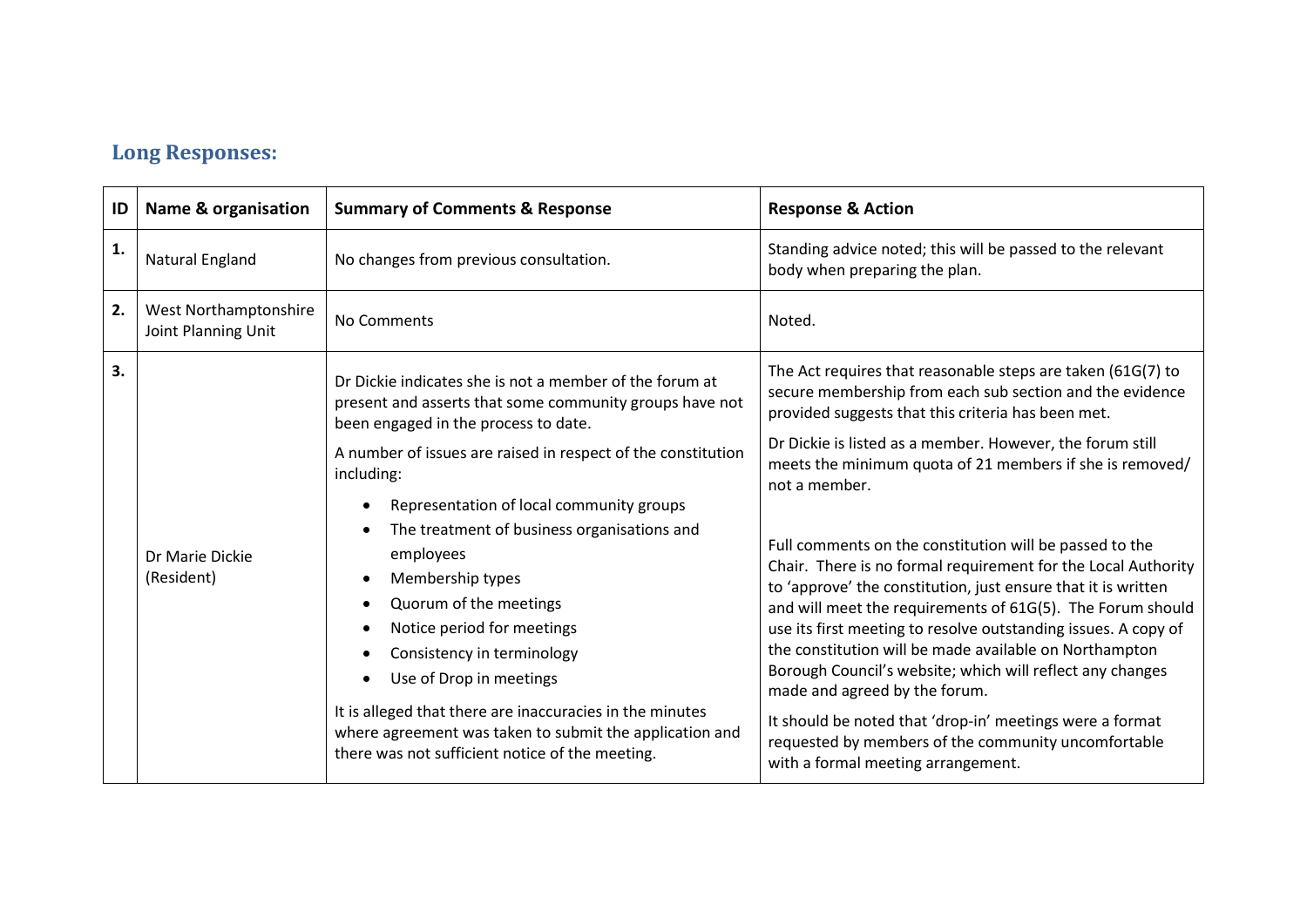| ID | <b>Name &amp; organisation</b>                                              | <b>Summary of Comments &amp; Response</b>                                                                                                                                                                                                                                                                                                                                                                                                                                                                                 | <b>Response &amp; Action</b>                                                                                                                                                                                                                                                                                                                                                                                                                                                                                                                                                                                                                                                                                                                                                                                                              |
|----|-----------------------------------------------------------------------------|---------------------------------------------------------------------------------------------------------------------------------------------------------------------------------------------------------------------------------------------------------------------------------------------------------------------------------------------------------------------------------------------------------------------------------------------------------------------------------------------------------------------------|-------------------------------------------------------------------------------------------------------------------------------------------------------------------------------------------------------------------------------------------------------------------------------------------------------------------------------------------------------------------------------------------------------------------------------------------------------------------------------------------------------------------------------------------------------------------------------------------------------------------------------------------------------------------------------------------------------------------------------------------------------------------------------------------------------------------------------------------|
|    |                                                                             | It is stated that full consultation has not been carried out,<br>with organisations such as Spring Boroughs Residents<br>Association not consulted and there is not an inclusive<br>mailing list. Some of the events cited, such as the Festival<br>event, were not related to the forum.                                                                                                                                                                                                                                 |                                                                                                                                                                                                                                                                                                                                                                                                                                                                                                                                                                                                                                                                                                                                                                                                                                           |
| 4. | Ann Timpson (Secretary,<br>Spring Boroughs<br><b>Residents Association)</b> | The format of the Spring Boroughs Neighbourhood Forum is<br>welcomed and the future of the redevelopment of the area<br>is taking place.<br>Concerns are raised in relation to the levels of consultation<br>and specifically membership across ages, gender and<br>ethnicity and geographically within the estate.<br>Concerns are raised in respect of the constitution and<br>format of the meetings including:<br>Times of the drop-in sessions;<br>Membership of the forum and balance between<br>work and residents | Noted.<br>Evidence has been provided that reasonable efforts have<br>been made to establish membership from across the estate<br>and groups.<br>Comments on the constitution will be passed to the Chair.<br>There is no formal requirement for the Local Authority to<br>'approve' the constitution, just ensure that it is written and<br>will meet the requirements of 61G(5). The Forum should use<br>its first meeting to resolve outstanding issues. A copy of the<br>constitution will be made available on Northampton Borough<br>Council's website; which will reflect any changes made and<br>agreed by the forum.<br>It should be noted that 'drop-in' meetings were a format<br>requested by members of the community uncomfortable<br>with a formal meeting arrangement and meetings have also<br>been held in the evenings. |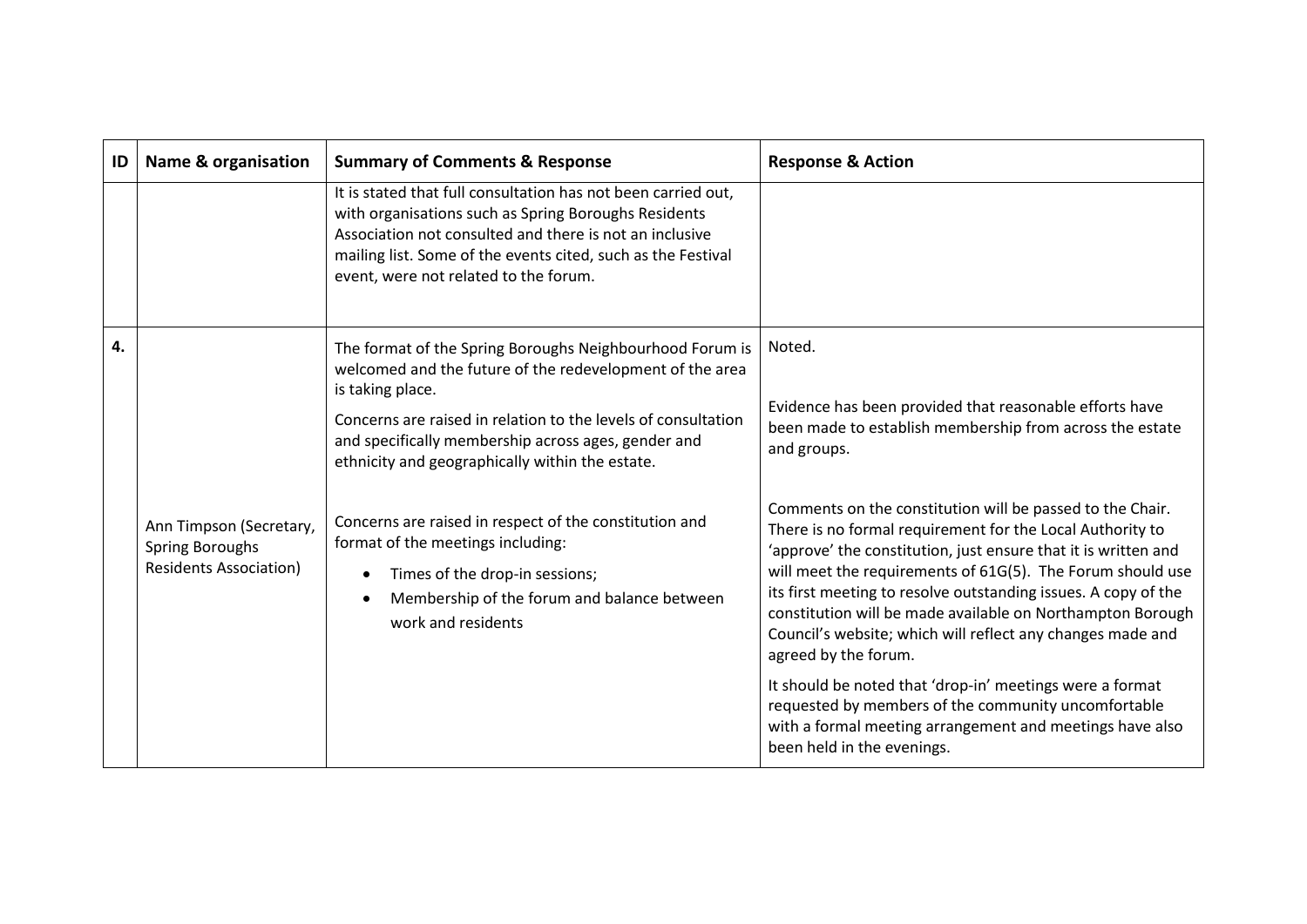| ID | <b>Name &amp; organisation</b> | <b>Summary of Comments &amp; Response</b>                                                                                                                                                                                                                                                                    | <b>Response &amp; Action</b>                                                                                                                                                                                                                                                                                                                              |
|----|--------------------------------|--------------------------------------------------------------------------------------------------------------------------------------------------------------------------------------------------------------------------------------------------------------------------------------------------------------|-----------------------------------------------------------------------------------------------------------------------------------------------------------------------------------------------------------------------------------------------------------------------------------------------------------------------------------------------------------|
|    |                                |                                                                                                                                                                                                                                                                                                              |                                                                                                                                                                                                                                                                                                                                                           |
| 5. |                                | Castle Partnership has been enthusiastic in its support for<br>the notion of Neighbourhood Planning.                                                                                                                                                                                                         | Noted. The constitution forms one element of the application<br>for a Neighbourhood Forum; all the relevant documentation<br>has been supplied.                                                                                                                                                                                                           |
|    |                                | The Partnership state they have been excluded from the<br>process and were not able to propose membership for the                                                                                                                                                                                            | This is a matter for the partnership to discuss with the<br>independent chair.                                                                                                                                                                                                                                                                            |
|    | John Connelly (Chair,          | founding forum. They have concerns regarding the<br>constitution.                                                                                                                                                                                                                                            | The Council has a statutory role in the process; it has<br>encouraged local people to become involved in the process                                                                                                                                                                                                                                      |
|    | Castle Partnership)            | They feel that there is a crisis of confidence between the<br>Castle Partnership and the council with Neighbourhood<br>Planning being the source of tensions in the community.                                                                                                                               | and attended meetings where invited. Neighbourhood<br>Planning is intended to be led by the community.                                                                                                                                                                                                                                                    |
|    |                                | It is questioned if Neighbourhood Planning should continue.                                                                                                                                                                                                                                                  | Should the community wish to pursue Neighbourhood<br>Planning and the requirements of the legislation are met, the<br>council must support them. It cannot stop a group from<br>preparing a Neighbourhood plan.                                                                                                                                           |
| 6. | Ald. John Dickie<br>(Resident) | JD states that the procrastination of NBC and the failure to<br>recognise the potential of using Caspar [Castle Partnership]<br>as the principal vehicle undermined the [Neighbourhood<br>Planning] project from the start, and led to delays.<br>It is stated that consultation has not been sufficient and | A decision on the area was deferred due to concerns<br>regarding understanding of the process locally, following<br>objections to the area from the submitting group. The<br>application for the forum has sought to overcome the<br>deferral. Neighbourhood Planning is a legal process and it is<br>acknowledged that it can take longer than expected. |
|    |                                | does not cover the geography of the area, nor matches the<br>community in terms of age, gender and ethnicity. JD states<br>he has not viewed the 21 names to determine this mix.                                                                                                                             | The evidence supplied with the application suggests that<br>reasonable steps have been taken to secure membership of<br>at least 21 people.                                                                                                                                                                                                               |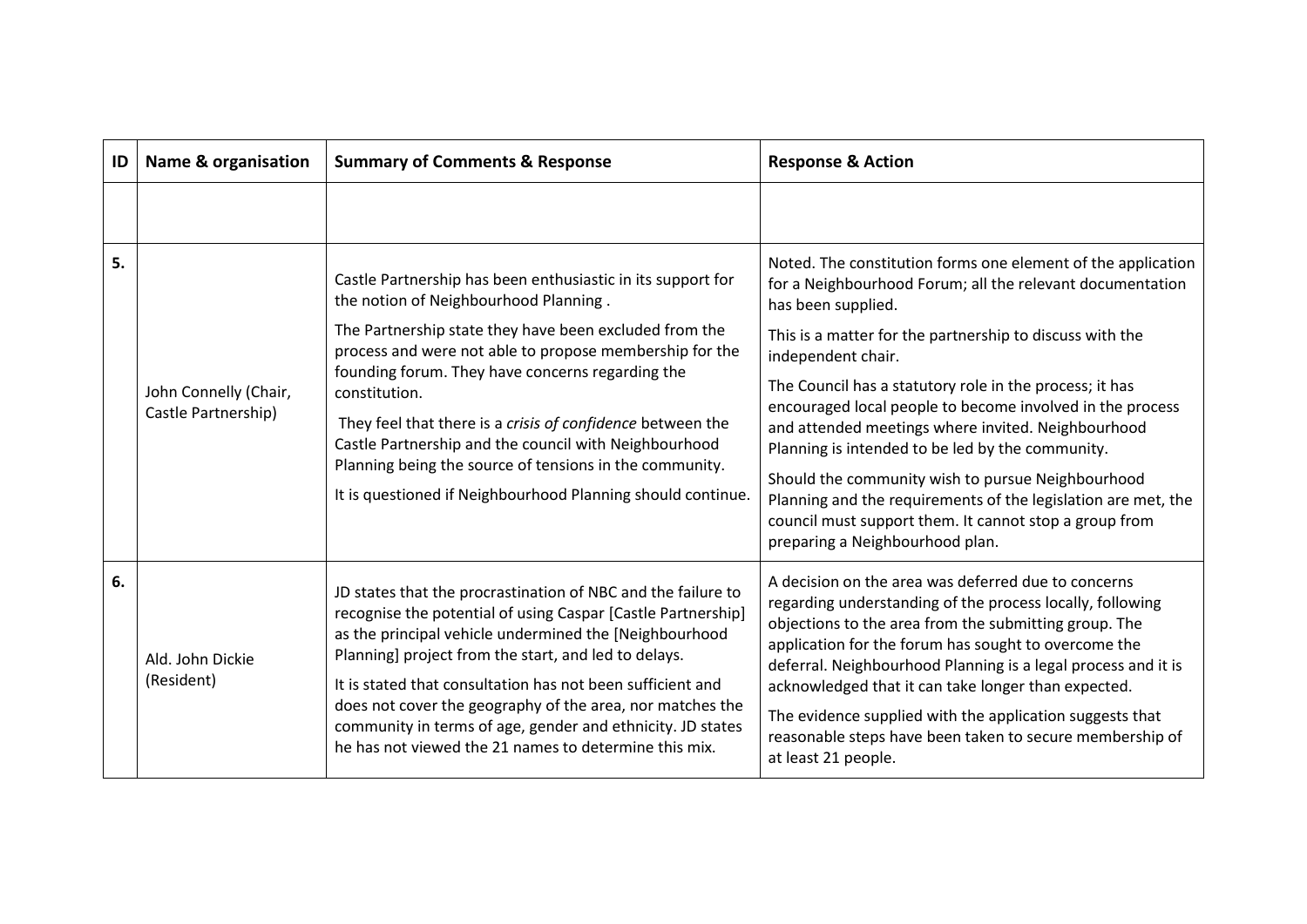| ID | <b>Name &amp; organisation</b> | <b>Summary of Comments &amp; Response</b>                                                                                                                                                                                                                                                             | <b>Response &amp; Action</b>                                                                                                                                                                                                                                                                                                                                                                                                                                                                                                                                                                                                                                   |
|----|--------------------------------|-------------------------------------------------------------------------------------------------------------------------------------------------------------------------------------------------------------------------------------------------------------------------------------------------------|----------------------------------------------------------------------------------------------------------------------------------------------------------------------------------------------------------------------------------------------------------------------------------------------------------------------------------------------------------------------------------------------------------------------------------------------------------------------------------------------------------------------------------------------------------------------------------------------------------------------------------------------------------------|
|    |                                | A number of concerns are raised in relation to the<br>constitution including:<br>That it is cut and paste<br>That the drop-ins should not be included in the<br>constitution<br>Business membership and the potential for<br>hijacking the forum<br>The relationship with SBRA and Castle Partnership | Comments on the constitution and consultation process will<br>be passed to the Chair. There is no formal requirement for<br>the Local Authority to 'approve' the constitution, just ensure<br>that it is written and will meet the requirements of 61G(5).<br>The Forum should use its first meeting to resolve outstanding<br>issues. A copy of the constitution will be made available on<br>Northampton Borough Council's website; which will reflect<br>any changes made and agreed by the forum.<br>It should be noted that 'drop-in' meetings were a format<br>requested by members of the community uncomfortable<br>with a formal meeting arrangement. |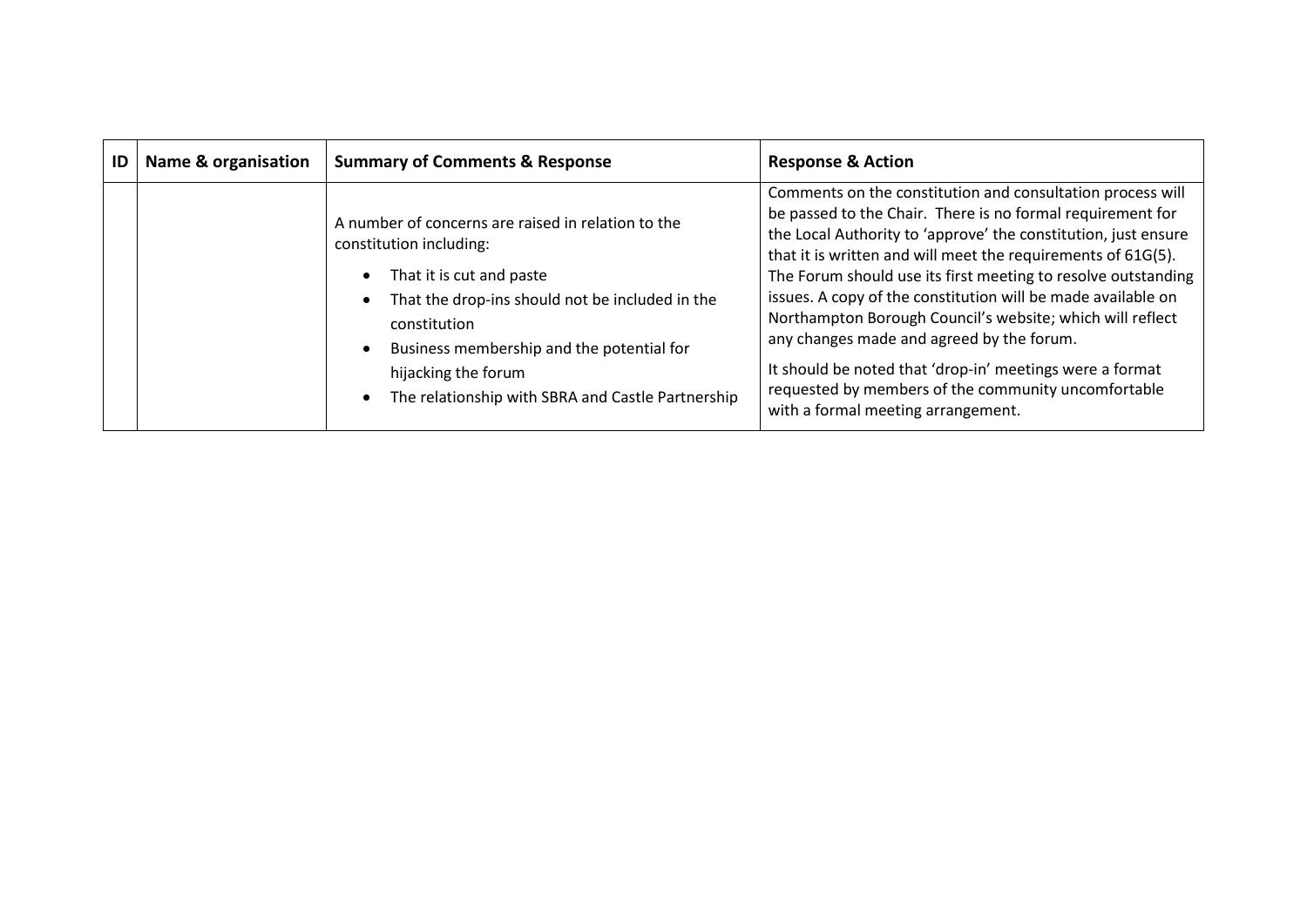| ID | <b>Name &amp; organisation</b>                          | <b>Summary of Comments &amp; Response</b>                                                                                                                                                                                                                                                                                                                                                                                                                                                                                                                                                                                                                                                                                                                                                                                        | <b>Response &amp; Action</b>                                                                                                                                                                                     |
|----|---------------------------------------------------------|----------------------------------------------------------------------------------------------------------------------------------------------------------------------------------------------------------------------------------------------------------------------------------------------------------------------------------------------------------------------------------------------------------------------------------------------------------------------------------------------------------------------------------------------------------------------------------------------------------------------------------------------------------------------------------------------------------------------------------------------------------------------------------------------------------------------------------|------------------------------------------------------------------------------------------------------------------------------------------------------------------------------------------------------------------|
| 7. | Andy Clarke, (Chair,<br>Spring Boroughs Voice)          | The response supports the application for a Neighbourhood<br>Forum for the following reasons:<br>Members listed in the application represent a good<br>1.<br>cross-section of the residential community of<br>Spring Boroughs together with a number of other<br>key individuals and business representatives.<br>The area shown on the map is recognisable as<br>2.<br>Spring Boroughs community with well-defined<br>edges. It is important that the boundary should<br>include the heritage gateway site on both sides of<br>the Horse market.<br>There is an urgent need for the community to<br>3.<br>address the development issues of land and<br>buildings in Spring Boroughs and to maintain<br>momentum with the town centre and Enterprise<br>Zone, as part of the Town Centre Action Area Plan<br>recently approved. | Membership list provided meets basic requirements; there is<br>a need to ensure that the forum represents all groups<br>outlined in 61G(5).<br>Noted in respect of the Neighbourhood Area designation.<br>Noted. |
| 8. | Duncan McAlpine<br>(Headteacher, Spring<br>Lane School) | I fully support the concept of the development of a<br>Neighbourhood plan for Spring Boroughs. Having worked in<br>the area for a number of years, I can see the benefits it<br>would bring to the community of Spring Boroughs.                                                                                                                                                                                                                                                                                                                                                                                                                                                                                                                                                                                                 | Noted.                                                                                                                                                                                                           |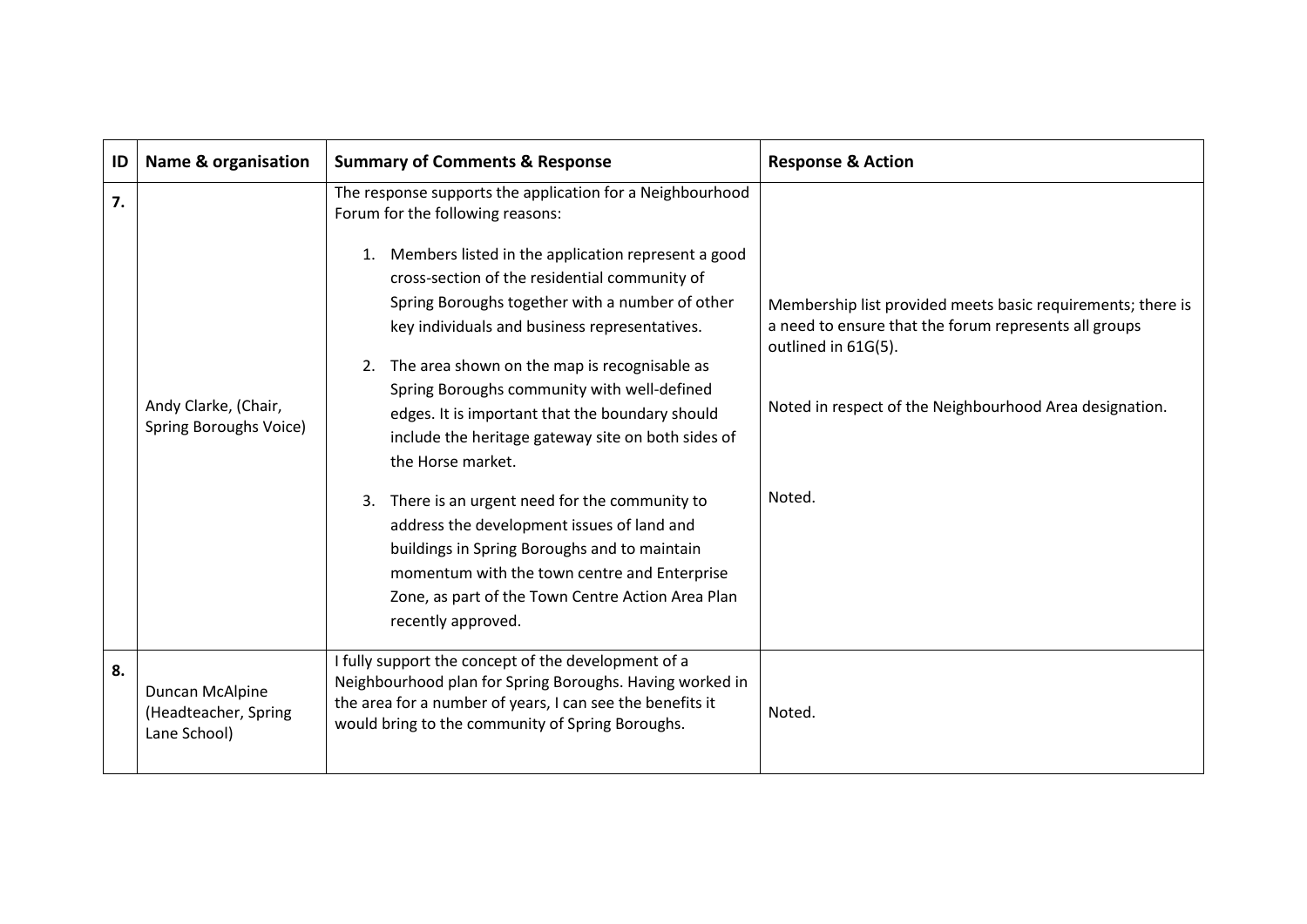| ID  | Name & organisation                                       | <b>Summary of Comments &amp; Response</b>                                                                                                                                                                                                                                                | <b>Response &amp; Action</b>                                                                                 |
|-----|-----------------------------------------------------------|------------------------------------------------------------------------------------------------------------------------------------------------------------------------------------------------------------------------------------------------------------------------------------------|--------------------------------------------------------------------------------------------------------------|
| 9.  | Kerrie Ginns (Planning<br>Advisor, Environment<br>Agency) | Re-submission of advice in respect of Environmental<br>matters as per response 06/07/2012                                                                                                                                                                                                | Advice noted and will be passed on to relevant individuals to<br>take into consideration during plan making. |
| 10. | LATE: English Heritage                                    | The Area contains a number of designated heritage assets<br>and routes. Any strategy should seek to safeguard these<br>routes for future generations.<br>Guidance is provided relating to Place Check and other<br>sources of information, including the Historic Environment<br>Record. | Response noted. Information will be passed to the forum                                                      |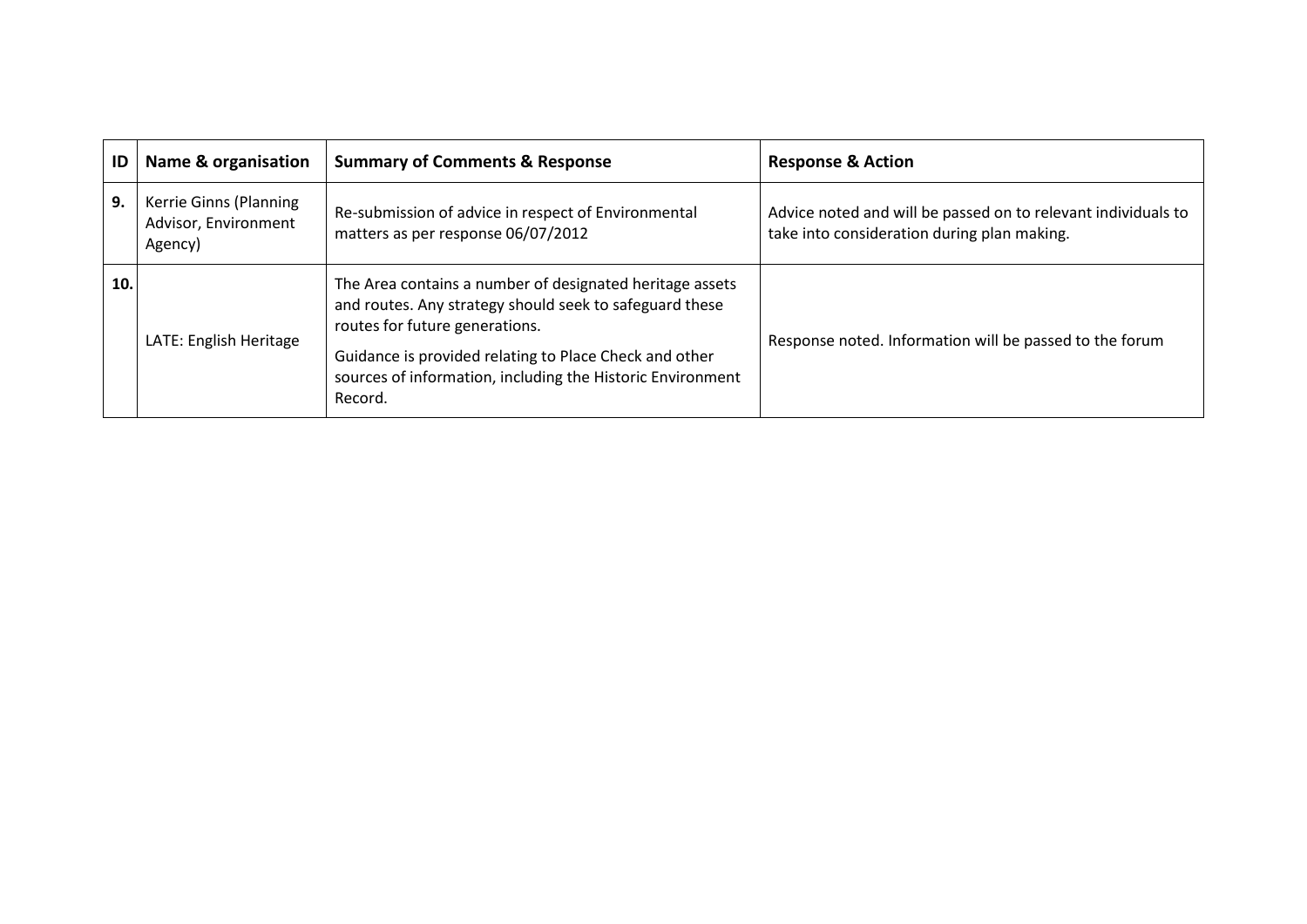## **Neighbourhood Area- Consultation leaflet response**

| Name & Organisation (if specified)                                  | <b>Added in?</b>          | <b>Taken</b>              | <b>Comments</b>                                                      | <b>Response/Actions</b>                         |
|---------------------------------------------------------------------|---------------------------|---------------------------|----------------------------------------------------------------------|-------------------------------------------------|
|                                                                     |                           | Out                       |                                                                      |                                                 |
| Ann Timpson                                                         | $\overline{\phantom{a}}$  |                           |                                                                      |                                                 |
| Ellen Tero                                                          | -                         | $\boldsymbol{\mathsf{x}}$ |                                                                      |                                                 |
| Dee McGovern (Spring Family Centre)                                 | $\mathbf x$               | $\mathbf x$               |                                                                      |                                                 |
| Laura Greenfield                                                    | $\boldsymbol{\mathsf{x}}$ | $\pmb{\times}$            |                                                                      |                                                 |
| <b>Tracy Durdan</b>                                                 | $\mathbf x$               | $\pmb{\times}$            |                                                                      |                                                 |
| Cllr Winston Strachan (Northampton<br>Borough Council- Ward member) | $\pmb{\times}$            | $\pmb{\times}$            |                                                                      |                                                 |
| Jemma                                                               | $\pmb{\times}$            | $\pmb{\times}$            |                                                                      |                                                 |
| Mrs R Ashraf                                                        |                           |                           |                                                                      |                                                 |
| <b>Bianca Todd (Community Courtyard)</b>                            | $\boldsymbol{\mathsf{x}}$ | $\pmb{\times}$            |                                                                      |                                                 |
| <b>Miss Laura Willetts</b>                                          | $\pmb{\times}$            | ×                         |                                                                      |                                                 |
| Mrs Lynne Crick (Castle Hill URC)                                   | $\boldsymbol{\mathsf{x}}$ | ✓                         |                                                                      |                                                 |
| Mrs Louise Cattrall                                                 | $\boldsymbol{\mathsf{x}}$ | $\mathbf{x}$              |                                                                      |                                                 |
| Mrs Thahrima Haque                                                  | $\mathbf x$               | ✓                         | Shaded area                                                          | Option will be taken forward for consideration. |
| Mr Anamul Haque                                                     | $\mathbf x$               | ✓                         | Shaded area                                                          | Option will be taken forward for consideration. |
| Ms Shirley Jones                                                    | ✓                         | $\overline{\phantom{a}}$  | Any<br>residential<br>areas close<br>to the<br>'designated'<br>area. |                                                 |
| Mrs Fartun Ismail                                                   | $\pmb{\times}$            | ✓                         | The pink area<br>should be<br>taken out.                             | Option will be taken forward for consideration. |
| Mrs Sadia Malin                                                     |                           |                           |                                                                      |                                                 |
| Mrs Sadia Yassin                                                    | $\mathbf x$               |                           |                                                                      |                                                 |
| Mr Cecil McKenzie                                                   |                           |                           |                                                                      |                                                 |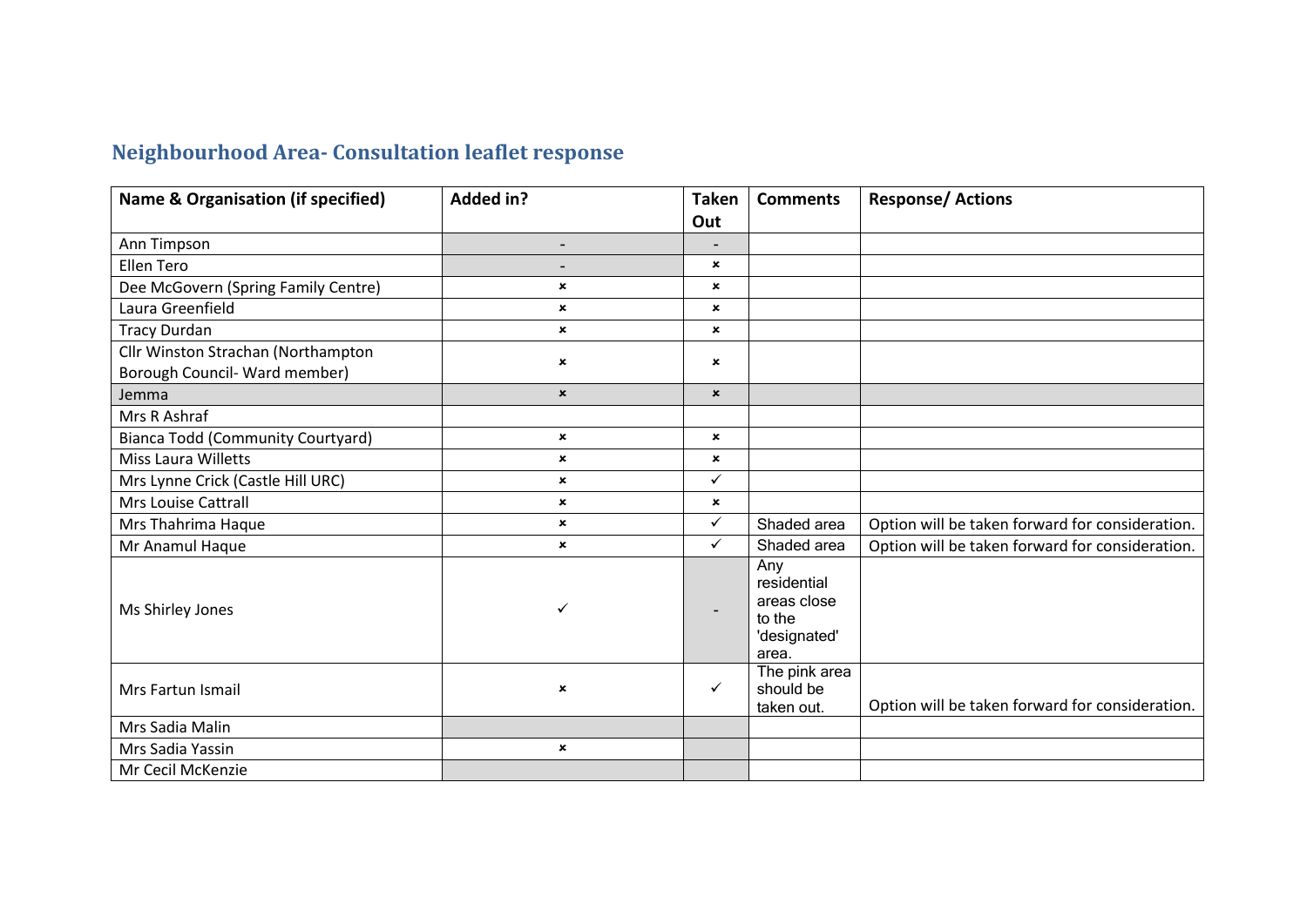| Mrs Cath Keohane (Spring Boroughs                                     |                | ✓            | Sol Central                                                                   |                                                 |
|-----------------------------------------------------------------------|----------------|--------------|-------------------------------------------------------------------------------|-------------------------------------------------|
| Childrens' Centre)                                                    |                |              | Building?                                                                     | Option will be taken forward for consideration. |
| Mrs Ellen Tero                                                        |                |              |                                                                               |                                                 |
| <b>Mr Martin Powell</b>                                               | $\mathbf x$    | $\checkmark$ | The area<br>shaded pink -<br>how can that<br>area help<br>Spring<br>Boroughs? | Option will be taken forward for consideration. |
| Mrs Rufia Ashraf (Somali Women's Group)                               |                |              |                                                                               |                                                 |
| Mrs Nalima Awale                                                      |                | $\checkmark$ |                                                                               |                                                 |
| Ajah                                                                  |                |              |                                                                               |                                                 |
| Mr Ibrahim Ali                                                        | $\mathbf{x}$   | ✓            | Pink bit                                                                      | Option will be taken forward for consideration. |
| Mrs Sheila Cox (Spring Charity)                                       |                | $\mathbf x$  |                                                                               |                                                 |
| Mrs Anne Green (Well-Being Navigators)                                |                |              |                                                                               |                                                 |
| Ms Danielle Stone (Northampton Borough<br><b>Council Ward Member)</b> | $\pmb{\times}$ | ✓            | Shaded area                                                                   | Option will be taken forward for consideration. |
| <b>Miss Annie Clarke</b>                                              | $\mathbf{x}$   | ×            |                                                                               |                                                 |
| <b>Caroline Humphries</b>                                             | Yes            |              | Shaded area                                                                   | Option will be taken forward for consideration. |
| Miss Nina Cali (Somali Womens Support<br>Group)                       | $\mathbf x$    | ×            |                                                                               |                                                 |
| Miss Amina Shador                                                     | $\mathbf{x}$   | $\checkmark$ | pink                                                                          | Option will be taken forward for consideration. |
| Mr John Menown                                                        | $\mathbf{x}$   | $\mathbf x$  |                                                                               |                                                 |
| Ms Shakri Dhaibaas                                                    | $\mathbf{x}$   | $\checkmark$ |                                                                               |                                                 |
| Mr Richard Jones                                                      |                |              |                                                                               |                                                 |
| Mr Dun Taylor                                                         | $\pmb{\times}$ | ×            |                                                                               |                                                 |
| <b>Mr Andrew Tomkins</b>                                              | $\pmb{\times}$ | ×            |                                                                               |                                                 |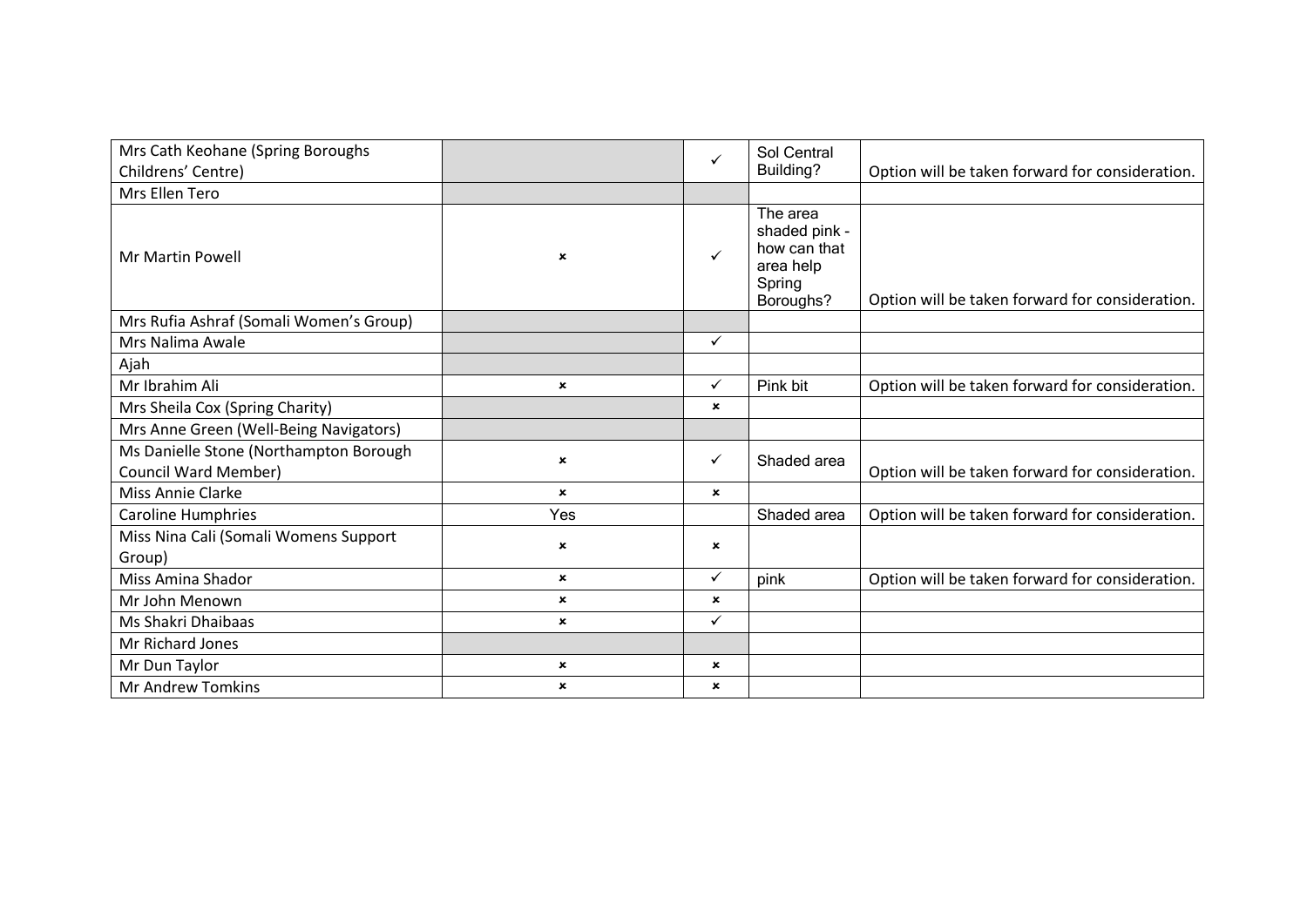### **Neighbourhood Area- Responses to Previous Consultation (2012)**

| <b>Respondent ID</b> | Organisation                     | <b>Comment</b>                                                                                                                                                                                                                                                                                                                                  | <b>Officer Response</b>                                                                                                           |
|----------------------|----------------------------------|-------------------------------------------------------------------------------------------------------------------------------------------------------------------------------------------------------------------------------------------------------------------------------------------------------------------------------------------------|-----------------------------------------------------------------------------------------------------------------------------------|
| SB/01                | The University of<br>Northampton | Spring Boroughs is geographically well defined by<br>Grafton Street, Horse Market, Marefair and St<br>Andrews Road.<br>Understand and support the need to add in the<br>medieval historic area between St. Peters Way and<br>Freeschool Lane and the café and Lorry Park at<br>Super Sausage.<br>Seeks the inclusion of the Sol Central leisure | Noted.<br>Noted.<br>The request to include Sol Central is noted, and an                                                           |
|                      |                                  | complex as part of the Neighbourhood Area<br>because it is source of local employment and as a<br>key element of the environment of Spring<br>Boroughs.                                                                                                                                                                                         | option for its inclusion is detailed within the<br>Cabinet Paper for consideration.                                               |
| SB/02                | Natural England                  | objections to the designation of a<br>No<br>Neighbourhood Area. No designated sites in close<br>proximity of the area, but all plans should consider<br>potential impacts on such sites.                                                                                                                                                        | Standing advice note with regard to consultee<br>status. This information will be passed to the<br>forum at the appropriate time. |
| SB/03                | Friends of Northampton<br>Castle | Strongly support the creating of a neighbourhood<br>planning area that includes the significant areas of<br>medieval and earlier Saxon<br>archaeological<br>evidence.                                                                                                                                                                           | Comments noted.                                                                                                                   |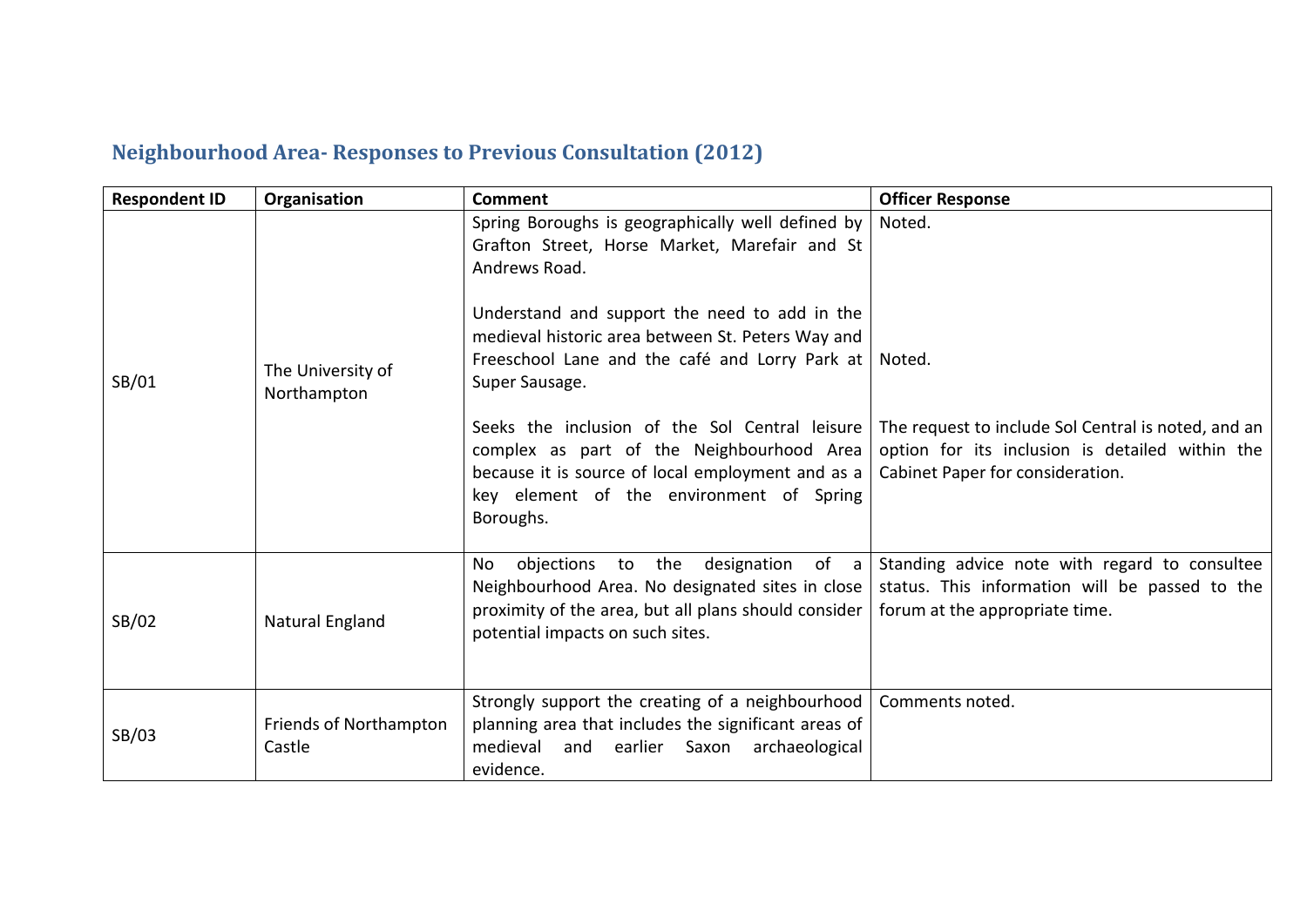|       |                                                                        | Boundary ensures that the Castle remains will be<br>part of the overall plan for the area.                                                                                                                                                                                                                                                                                                         |                                                                                                                                                                                                                                                                                                                                                                                                       |
|-------|------------------------------------------------------------------------|----------------------------------------------------------------------------------------------------------------------------------------------------------------------------------------------------------------------------------------------------------------------------------------------------------------------------------------------------------------------------------------------------|-------------------------------------------------------------------------------------------------------------------------------------------------------------------------------------------------------------------------------------------------------------------------------------------------------------------------------------------------------------------------------------------------------|
|       |                                                                        | Support the request to designate the area.                                                                                                                                                                                                                                                                                                                                                         | Noted.                                                                                                                                                                                                                                                                                                                                                                                                |
| SB/04 | Spring Lane Children's<br>Centre                                       | Seek extension to the boundary to include Sol<br>Central to enable the inclusion of a business<br>community that has a significant impact on the<br>residential area of Spring Boroughs.                                                                                                                                                                                                           | The request to include Sol Central is noted, and an<br>option for its inclusion is detailed within the<br>Cabinet Paper for consideration.                                                                                                                                                                                                                                                            |
| SB/05 | Northampton Borough<br><b>Council (Regeneration</b><br>and Enterprise) | Support the approach for Neighbourhood Planning.<br>Boundary is logical and sits boundaries of the<br>Enterprise Zone.<br>Questions if there is merit in including the Sol<br>Central complex enabling the inclusion of the<br>business community in regeneration in its widest                                                                                                                    | Noted.<br>An option for Sol Central's inclusion within the<br>boundary is detailed within the Cabinet Paper for<br>consideration.                                                                                                                                                                                                                                                                     |
| SB/06 | The Environment Agency                                                 | sense.<br>No Comments on the designation of the area.                                                                                                                                                                                                                                                                                                                                              | N/A                                                                                                                                                                                                                                                                                                                                                                                                   |
| SB/07 | Northamptonshire<br><b>County Council</b><br>Archaeology               | Seeks inclusion of the area to the south and east of<br>Spring Boroughs to Horseshoe street to allow for<br>the identification of the historic potential and<br>character of the area.<br>This would lead to a more proactive approach<br>including<br>appropriate<br>opportunities<br>for<br>enhancement of the character either as an indirect<br>result of development or as a purely community | The<br>bounded<br>Freeschool<br>by<br>area<br>Street/Horseshoe street is identified as a separate<br>policy area within the CAAP. At this stage, it is not<br>considered desirable to extend the area across<br>into a neighbouring CAAP policy area as this may<br>dilute focus away from the initial reasons for<br>producing a Neighbourhood Plan to guide the<br>regeneration of Spring Boroughs. |